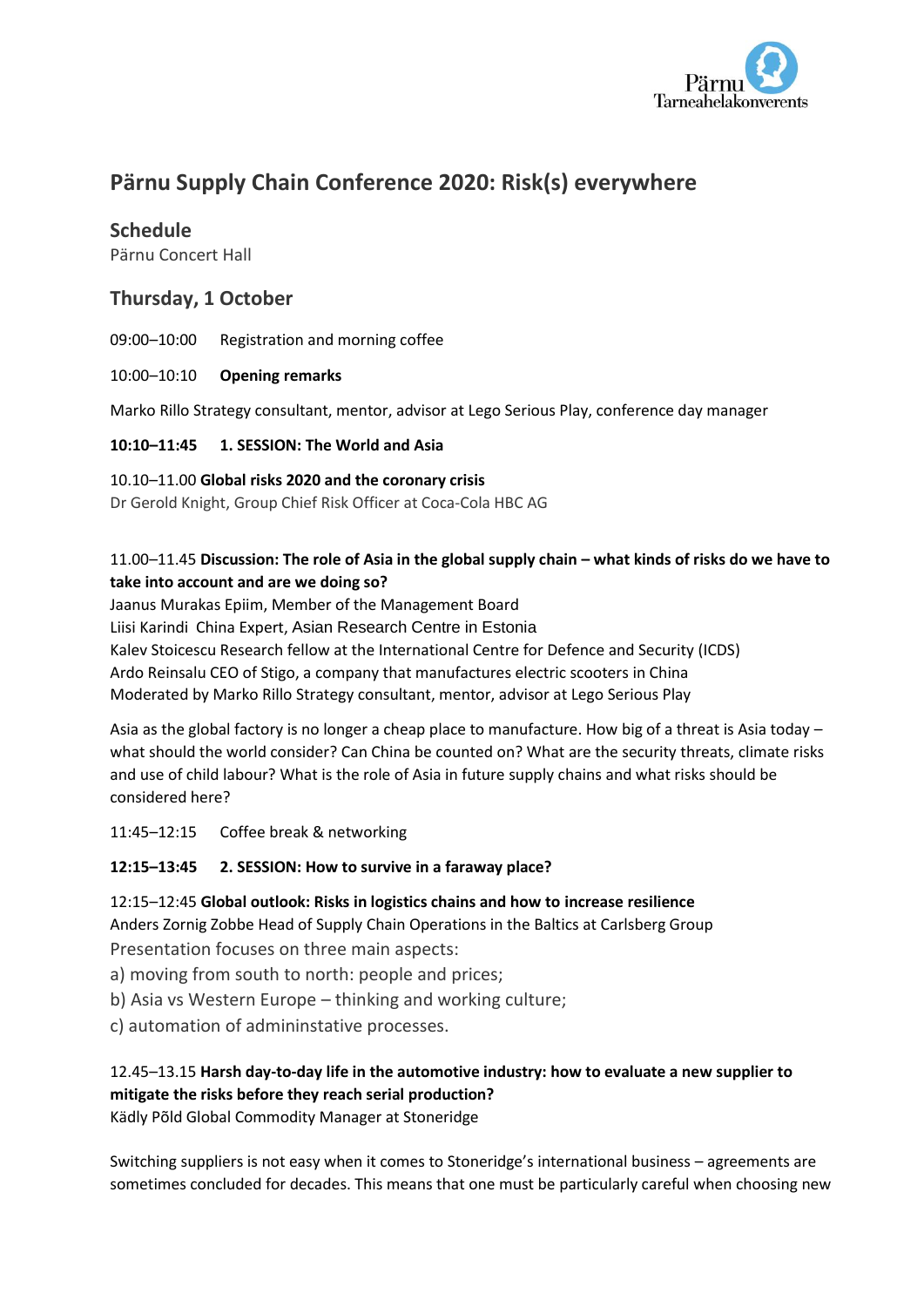

suppliers right from the start, and mistakes are not permitted. Each mistake may prove to be very expensive. How does the company evaluate new suppliers in order to ensure that risks are mitigated for each supplier before serial production is reached? What does the company consider to be "red flags" for new suppliers? In her presentation, Kädly also talks briefly about her principles in dealing with suppliers.

## 13.15–13.45 **Risks of non-compliance with product regulations are growing: what should be the action plan?**

Andra Gross Supply Chain Expert, Founder of Supply Tank

13:45–14:45 Lunch

#### **14:45–16:00 3. SESSION: What happened?**

14.45–15.15 **The story of Omniva: Moving to a new logistics centre during peak season** Andre Veskimeister Head of the Parcel Business at Omniva

The end of 2018 was difficult for Omniva – the company moved to a new logistics centre just before Christmas, which inevitably led to problems, meaning that there were risks that materialised. In the presentation, we hear what risks the company took into account, which ones materialised and which did not. What did this experience teach the company? What changes did the company make because of it and what tools did it add for the future?

#### 15.15–15.35 **The experience of Stera: two stories of risk**

Veiko Vaher Managing Director of Stera Estonia

In a dynamic environment, a successful subcontractor must quickly adapt to changing circumstances and demands. Adapting brings both new opportunities and risks. In the presentation, we hear how adapting has helped the company significantly value its role in the supply chain and grow its business. Veiko also talks about the materialisation of risks related to adaptation.

## 15.35–16.00 **Story of Enefit Green: biomass supply difficulties as a realized risk - how to secure the supply chain?**

Innar Kaasik Enefit Green, Member of the Management Board

## 16:00–16:20 Coffee Break and Networking

## **16:20–17:50 Workshops (parallel session)**

**1) Workshop "What is the level of purchasing and procurement management in your company?"** Hannes Laaser Head of procurement of Glamox SPL Division

**2) Workshop "What is the level of transport and logistics maturity assessment in your company?"** Maria Timofejeva ABB Transport Sourcing and Carrier Management, Nordics at ABB

**3) Workshop:** "**Technology innovation and entrepreneurial spirit; Design thinking as the secret sauce"** Peter Barkman EVP International expansion & CMO at digital transformation company Solita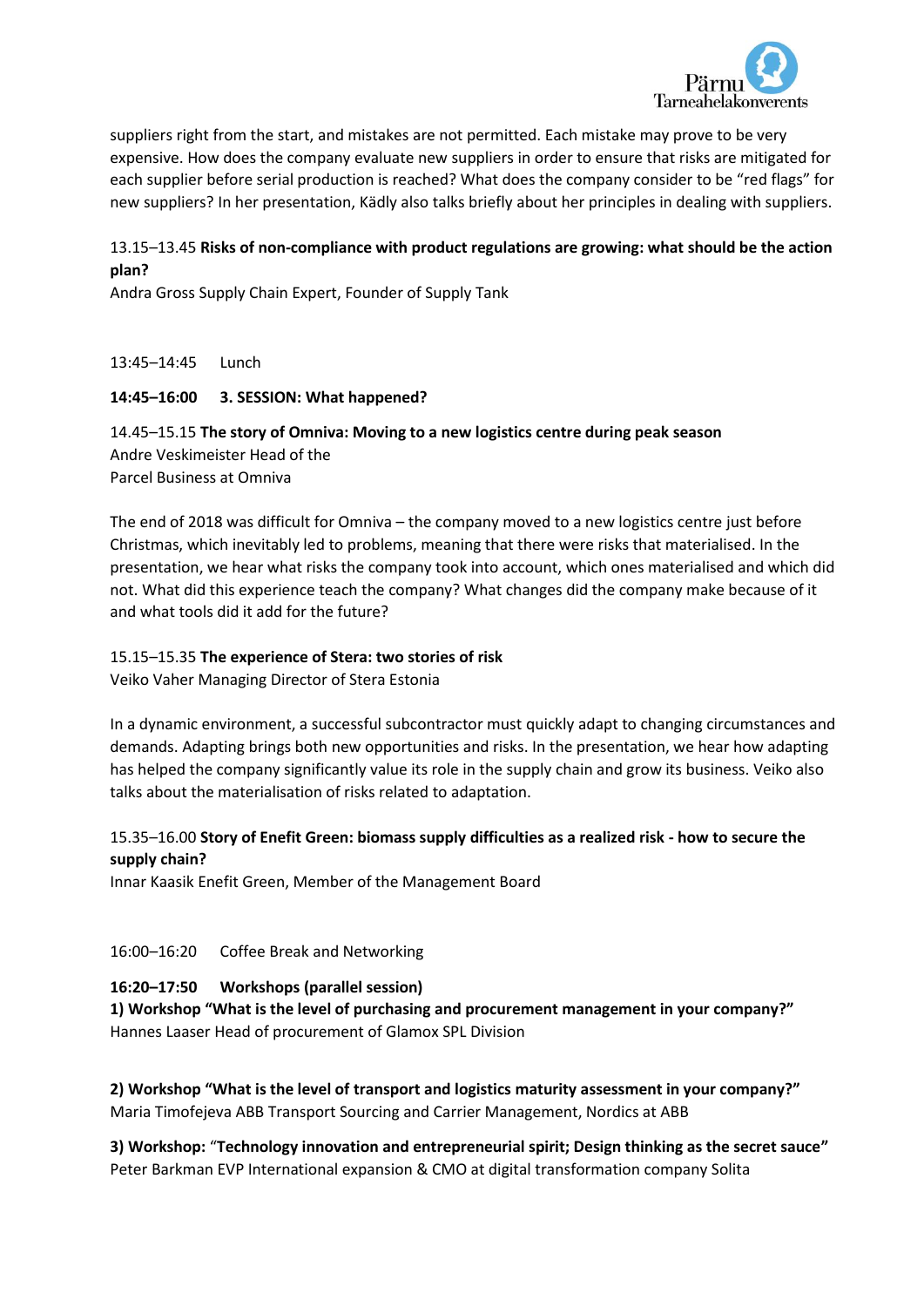

In the work-shop we will go through some common pit-falls when applying design thinking in the innovation process. We will also discuss creating the entrepreneurial mindset into organizations and why it is often quite difficult. Both topics will be explored through practical hands on commentary from real cases. Be prepared to discuss and challenge the speaker!

Workshop is held in English, without pre-registration

#### **4) Workshop: "Finding new opportunities from the crisis through experimentation"**

Marko Rillo Strategy consultant, mentor, advisor at Lego Serious Play, conference moderator

#### **20:00–24:00 Dinner and Networking at the restaurant NOOT (place has changed)**

Buffet dinner. The party mood is maintained by the band **[The Millenials](https://www.pianoman.ee/the-millenials?lang=en)** & **[Mariliis Jõgeva](https://menu.err.ee/1007909/mariliis-jogeva-unistustes)**, and Siim Koppel.

# **Friday, 2 October**

- 08:45–09:15 Gathering and morning coffee
- **09:15–11:00 4. SESSION: Risk management plan**
- 09:15–09:20 **Introduction to the day**

9.20–10.00 **SWOT is not enough – how to map risks and what will happen after the mapping?** Viljar Alnek Senior Manager of Internal Audit and Risk Consulting at KPMG Baltics

All risks should be considered in a company. Every last one! In this presentation, we will make a simple plan that will help map risks. We will also talk about what happens once risks become clear – who should continue to deal with this information so that the plan is realised and risk management is sustainable.

10.00–10.30 **The story of Ensto Ensek: Several major changes in the supply chain in one year** Kaarel Suuk CEO of Ensto Ensek and Young Manager of the Year 2020

2019 was a year of change for Ensto Ensek – the company underwent major and significant restructuring in the supply chain to support its strategy, which involved the relocation of production units within the company and to partners in Europe and Asia, as well as warehousing, the planning process and much more. How did they manage to change so much in one year, what risks were seen in the change and what was the role of people, communication, organisational culture and values?

## 10.30–11.00 **The story of Huppa: managing people in times of change – how to mitigate risks?** Marika-My Laid CEO of Huppa

Huppa, a manufacturer and wholesaler of children's and adult outerwear, is undergoing a period of change and is clearly focused on growth. Change and growth are always about people – the company now needs a lot of extra power. In the presentation, we will talk about the changes Huppa is planning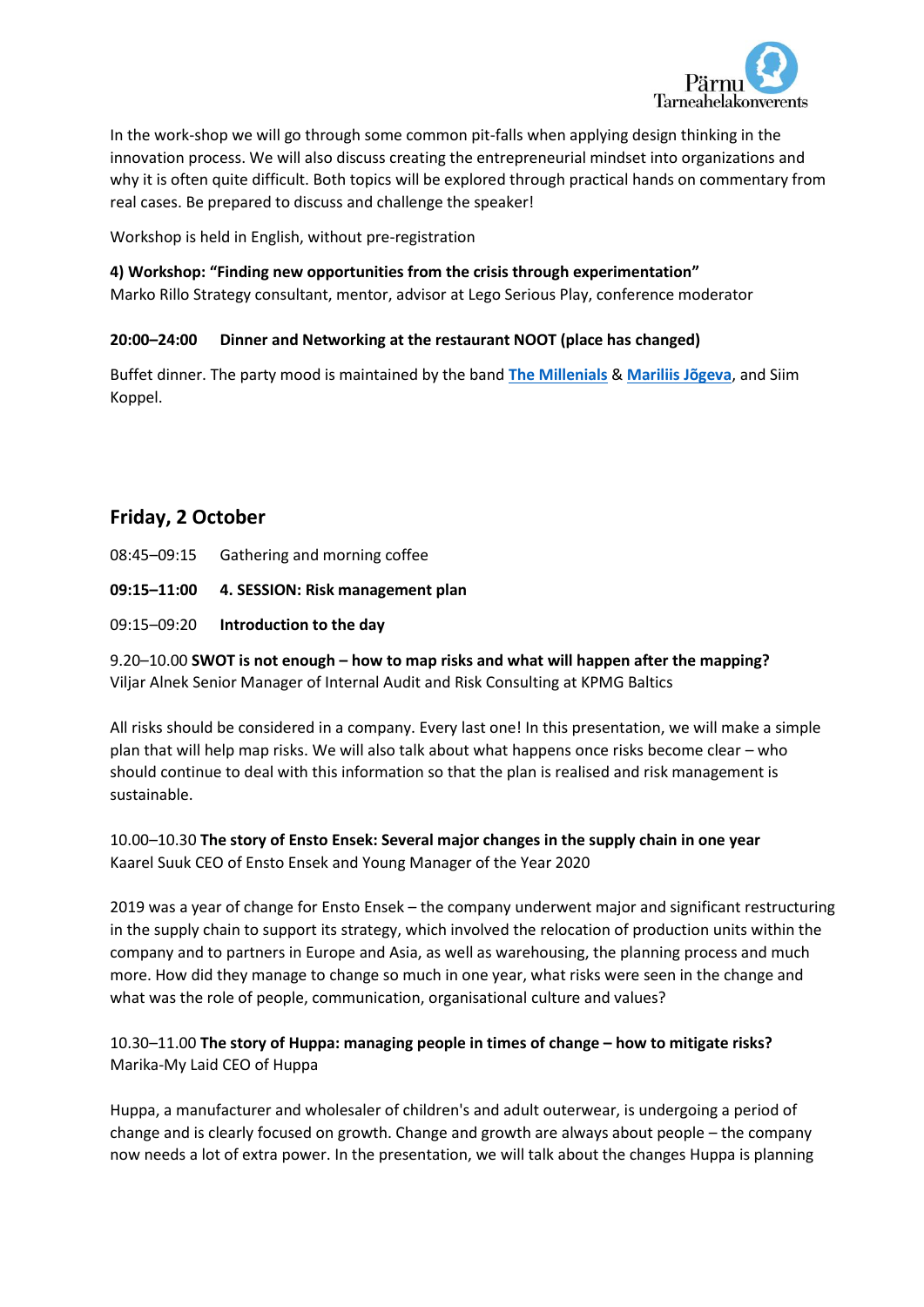

and what the risks are. First and foremost, the presentation focuses on people. How to manage people at a time when changes are underway? How does managing people help mitigate risks?

11:10–11:30 Coffee break & networking

## **11:30–13:15 5. SESSION: Supply chain managers must be ready for anything**

11.30–12.00 **Cyber attacks – a threat that is widely talked about but little known** Kalev Pihl Board Management Board Member at SK ID Solutions

Supply chain management is not possible without information technology and information technology is not possible without the associated risks. What are the risks of information technology in supply chains and how to accept or mitigate them?

12.00–12.30 **Digitise or die** TBC

A company that does not digitise risks with its future. Without digital development, Balti Logistika would be also at risk. In his presentation, Magnus points out an "alarm clock" that opened his eyes and showed him the way. Since then, Balti Logistika has invested in digitising. What is the path to the digitalisation of the company and what solutions have been reached today?

# 12.30–13.15 **Supply chain managers debate: supply chain managers must be ready for anything – but are they?**

Andres Sampka Chief production officer Rein Roosmäe Supply chain manager of Logistika Pluss Marika-My Laid CEO of Huppa Moderated by Marko Rillo Strategy consultant, mentor, advisor at Lego Serious Play

13:15–14:00 Lunch

## **14:00–15:40 6. SESSION: How do people take risks?**

14.00–14.30 **How to reach an employee or what is the psychosocial risk and how to analyse it?** Kristi Jõeorg Founder and CEO of Riskianalüüs OÜ

The mental health of an employee is also a matter of interest to the employer, since the well-being of an employee is also reflected in the company's business results. But why is mental health important anyway? How to reach the employee and establish a relationship of trust? What is the psychosocial risk and how to analyse it? In her presentation, Kristi gives some simple techniques for this.

## 14.30–15.00 **How to build the mental endurance of your team as its leader?**

Kristian Rotenberg Experienced head of operation and supply chain expert

The presentation is based on recent studies of the mental and physical working environment in Estonia. Kristjan talks about the conclusions we can draw from the results of these studies. He also provides some simple tools that will help the manager build the mental endurance of his team, thereby enhancing the team's efficiency and performance.

15.00–15:30 **Invisible risks**